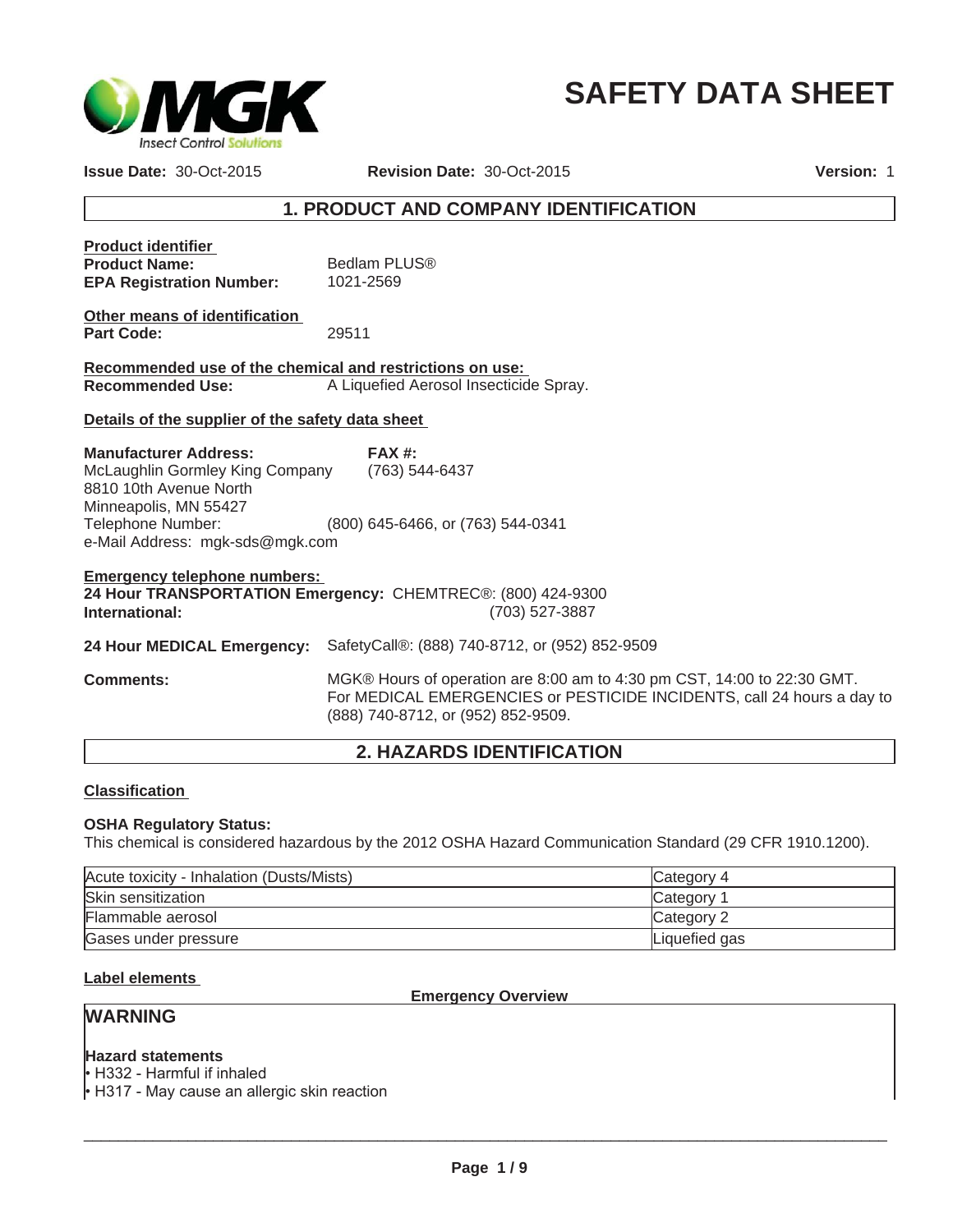

 $\_$  ,  $\_$  ,  $\_$  ,  $\_$  ,  $\_$  ,  $\_$  ,  $\_$  ,  $\_$  ,  $\_$  ,  $\_$  ,  $\_$  ,  $\_$  ,  $\_$  ,  $\_$  ,  $\_$  ,  $\_$  ,  $\_$  ,  $\_$  ,  $\_$  ,  $\_$  ,  $\_$  ,  $\_$  ,  $\_$  ,  $\_$  ,  $\_$  ,  $\_$  ,  $\_$  ,  $\_$  ,  $\_$  ,  $\_$  ,  $\_$  ,  $\_$  ,  $\_$  ,  $\_$  ,  $\_$  ,  $\_$  ,  $\_$  ,

## **Precautionary Statements - Prevention:**

P210 - Keep away from heat/sparks/open flames/hot surfaces. - No smoking

- P211 Do not spray on an open flame or other ignition source
- P251 Pressurized container: Do not pierce or burn, even after use
- P261 Avoid breathing dust/fume/gas/mist/vapors/spray
- P271 Use only outdoors or in a well-ventilated area
- P272 Contaminated work clothing should not be allowed out of the workplace
- P280 Wear protective gloves

### **Precautionary Statements - Response:**

P321 - Specific treatment (see Section 4/ First Aid).

P302 + P352 - IF ON SKIN: Wash with plenty of soap and water

P333 + P313 - If skin irritation or rash occurs: Get medical advice/attention

P363 - Wash contaminated clothing before reuse

P304 + P340 - IF INHALED: Remove victim to fresh air and keep at rest in a position comfortable for breathing

P312 - Call a POISON CENTER or doctor/physician if you feel unwell

## **Precautionary Statements - Storage:**

P410 + P403 - Protect from sunlight. Store in a well-ventilated place P411 - Do not expose to temperatures exceeding 122 °F (50 °C)

#### **Precautionary Statements - Disposal:**

P501 - Dispose of contents/container to an approved waste disposal plant

#### **Hazards not otherwise classified (HNOC):**

Do not use this product in or on electrical equipment due to the possibility of shock hazard.

## **3. COMPOSITION/ INFORMATION ON INGREDIENTS**

| <b>Chemical Name</b>                                                     | <b>CAS No</b>  | Weight-%              |
|--------------------------------------------------------------------------|----------------|-----------------------|
| d-Phenothrin (SUMITHRIN®)                                                | 26002-80-2     | 0.40                  |
| MGK®-264 Insecticide Synergist (n-Octyl<br>bicycloheptene dicarboximide) | $113 - 48 - 4$ | 1.00                  |
| Imidacloprid                                                             | 138261-41-3    | 0.05                  |
| <b>Isobutane</b>                                                         | 75-28-5        | $5 \leftarrow 5 15$ * |

\*The exact percentage (concentration) of composition has been withheld as a trade secret.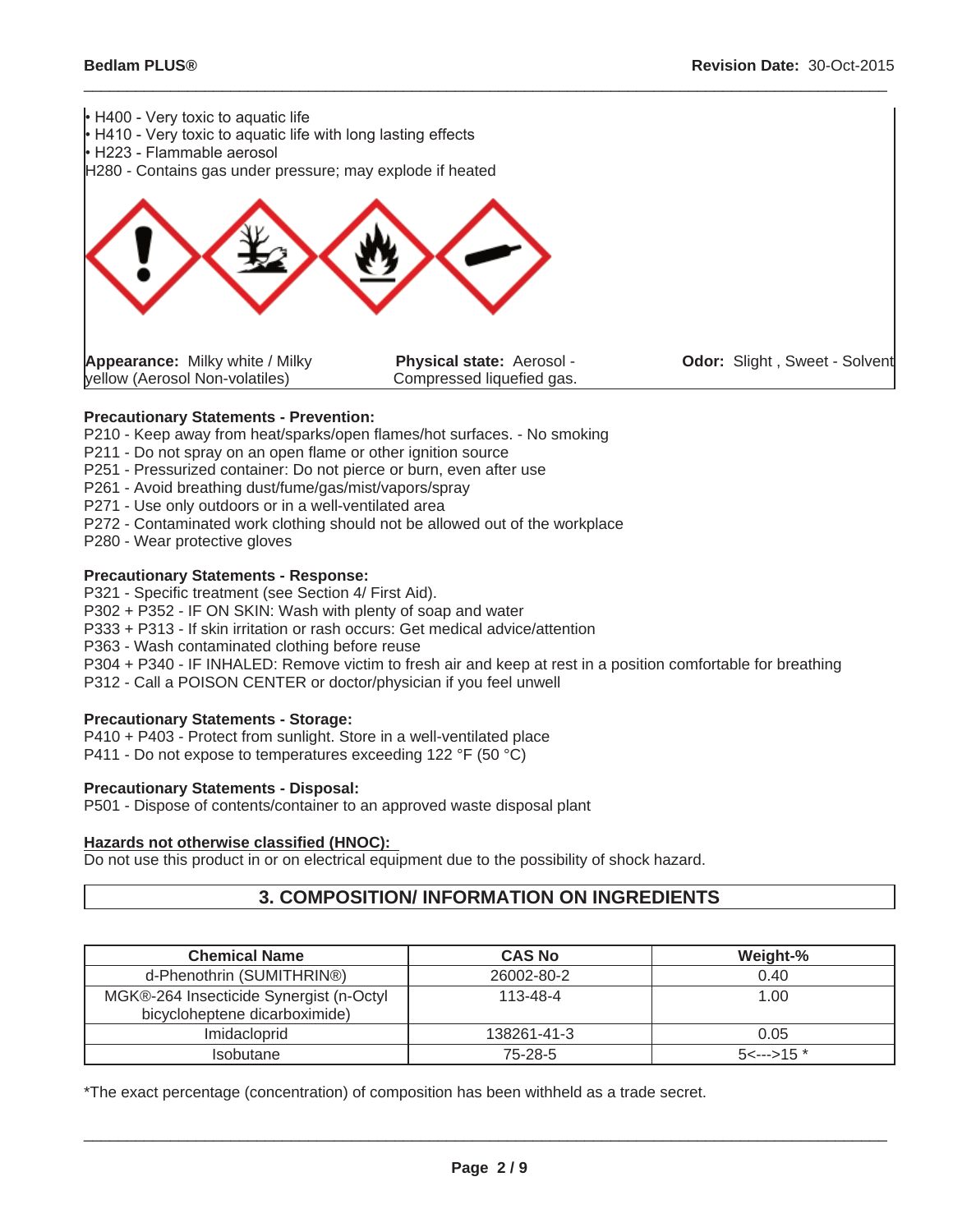Comments: Ingredients not identified are proprietary or non-hazardous. Values are not product specifications.

## **4. FIRST AID MEASURES**

 $\_$  ,  $\_$  ,  $\_$  ,  $\_$  ,  $\_$  ,  $\_$  ,  $\_$  ,  $\_$  ,  $\_$  ,  $\_$  ,  $\_$  ,  $\_$  ,  $\_$  ,  $\_$  ,  $\_$  ,  $\_$  ,  $\_$  ,  $\_$  ,  $\_$  ,  $\_$  ,  $\_$  ,  $\_$  ,  $\_$  ,  $\_$  ,  $\_$  ,  $\_$  ,  $\_$  ,  $\_$  ,  $\_$  ,  $\_$  ,  $\_$  ,  $\_$  ,  $\_$  ,  $\_$  ,  $\_$  ,  $\_$  ,  $\_$  ,

## Aspiration pneumonia hazard: • No information available

#### **Description of first aid measures:**

| Eye contact:                                             | Hold eye open and rinse slowly and gently with water for 15-20 minutes. Remove<br>contact lenses, if present, after the first 5minutes, then continue rinsing eye. Call a<br>poison control center or doctor for treatment advice.                                                              |
|----------------------------------------------------------|-------------------------------------------------------------------------------------------------------------------------------------------------------------------------------------------------------------------------------------------------------------------------------------------------|
| <b>Skin Contact:</b>                                     | Take off contaminated clothing. Rinse skin immediately with plenty of water for<br>15-20 minutes. Call a poison control centeror doctor for treatment advice.                                                                                                                                   |
| Ingestion:                                               | If swallowed, IMMEDIATELY call a poison control center or doctor for treatment<br>advice. Have person sip a glass of water if able to swallow. Do not induce vomiting<br>unless told to do so by a poison control center or a doctor. Never give anything by<br>mouth to an unconscious person. |
| Inhalation:                                              | Remove affected person to fresh air. If person is not breathing, call 911 or an<br>ambulance, then give artificial respiration, preferably mouth-to-mouth if possible.<br>Call a poison control center or doctor for further treatment advice.                                                  |
| <b>Self-protection of the First</b><br><b>Responder:</b> | Remove all sources of ignition. Use personal protective equipment as required.                                                                                                                                                                                                                  |
| Note to physicians:                                      | For skin effects, a highly efficient therapeutic agent for Pyrethrin/ Pyrethroid<br>exposure is topical application of tocopherol acetate (Vitamin E).                                                                                                                                          |

## **5. FIRE-FIGHTING MEASURES**

## **Suitable extinguishing media**

Use extinguishing measures that are appropriate to local circumstances and the surrounding environment.

## **Unsuitable extinguishing media:**

Caution: Use of water spray when fighting fire may be inefficient.

**Hazardous combustion products:** Carbon monoxide, Carbon dioxide (CO2).

## **Specific hazards arising from the chemical**

No information available.

#### **Explosion data Sensitivity to Mechanical Impact:** None. **Sensitivity to Static Discharge:** None.

## **Protective equipment and precautions for firefighters:**

In the event of fire and/or explosion do not breathe fumes.

| <b>NFPA</b>                       | <b>Health hazards 2</b>       | <b>Flammability 4</b>     | <b>Instability 0</b>      | <b>Physical and</b><br><b>Chemical Properties</b> |
|-----------------------------------|-------------------------------|---------------------------|---------------------------|---------------------------------------------------|
| <b>HMIS</b>                       | Health hazards 1 <sup>*</sup> | <b>Flammability 4</b>     | <b>Physical hazards</b> 0 | <b>Personal protection</b>                        |
| <b>Chronic Hazard Star Legend</b> |                               | * = Chronic Health Hazard |                           |                                                   |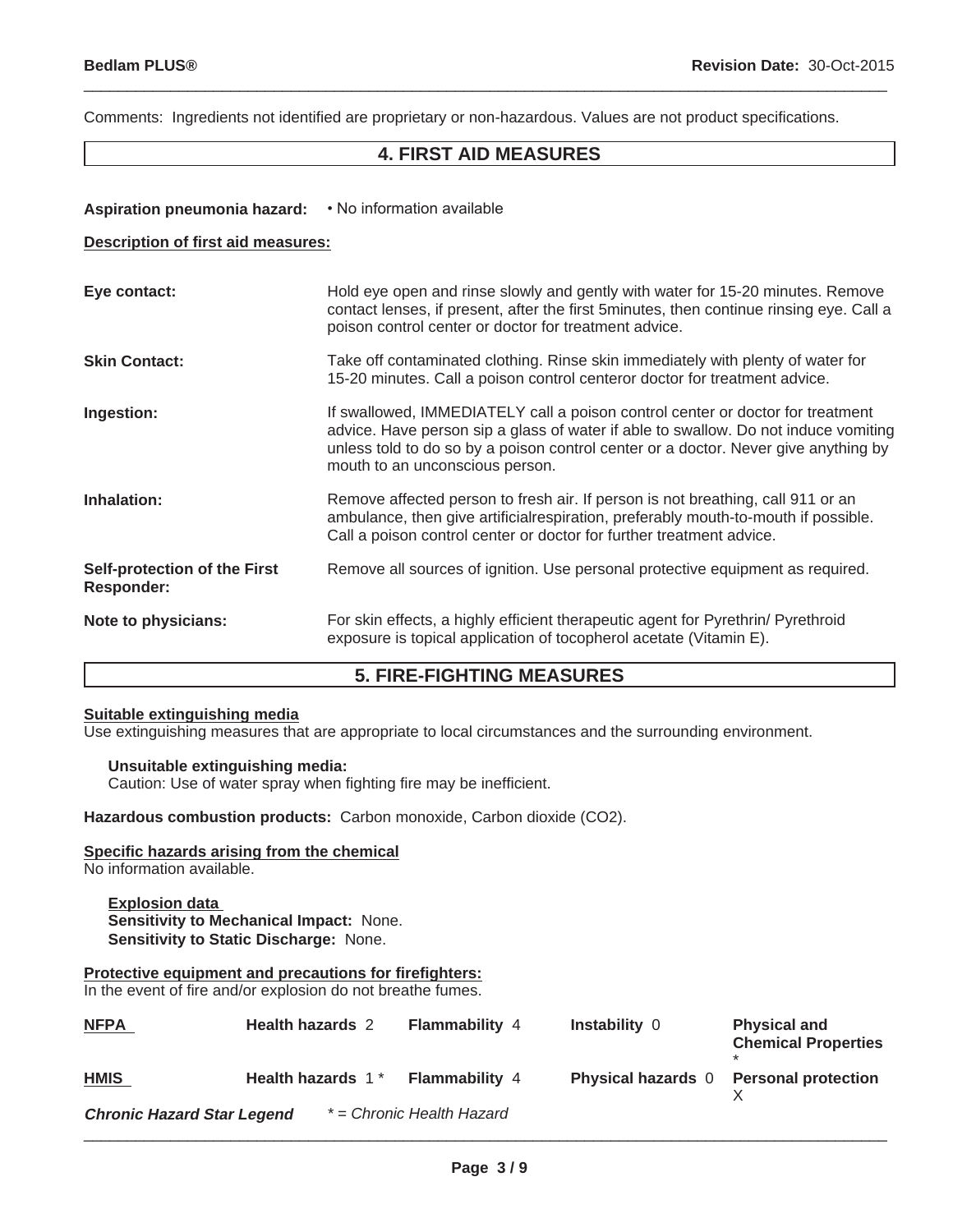## **6. ACCIDENTAL RELEASE MEASURES**

 $\_$  ,  $\_$  ,  $\_$  ,  $\_$  ,  $\_$  ,  $\_$  ,  $\_$  ,  $\_$  ,  $\_$  ,  $\_$  ,  $\_$  ,  $\_$  ,  $\_$  ,  $\_$  ,  $\_$  ,  $\_$  ,  $\_$  ,  $\_$  ,  $\_$  ,  $\_$  ,  $\_$  ,  $\_$  ,  $\_$  ,  $\_$  ,  $\_$  ,  $\_$  ,  $\_$  ,  $\_$  ,  $\_$  ,  $\_$  ,  $\_$  ,  $\_$  ,  $\_$  ,  $\_$  ,  $\_$  ,  $\_$  ,  $\_$  ,

#### **Personal precautions, protective equipment and emergency procedures**

| <b>Personal precautions:</b>                         | Remove all sources of ignition. Evacuate personnel to safe areas. Ensure<br>adequate ventilation, especially in confined areas. Keep people away from and<br>upwind of spill/leak. Use personal protective equipment as required. |  |
|------------------------------------------------------|-----------------------------------------------------------------------------------------------------------------------------------------------------------------------------------------------------------------------------------|--|
| <b>Environmental precautions:</b>                    | Prevent further leakage or spillage if safe to do so. Prevent product from entering<br>drains. See Section 12 for additional ecological information.                                                                              |  |
| Methods and material for containment and cleaning up |                                                                                                                                                                                                                                   |  |
| <b>Methods for containment:</b>                      | Prevent further leakage or spillage if safe to do so. Cover powder spill with plastic<br>sheet or tarp to minimize spreading. Dike far ahead of liquid spill for later disposal.                                                  |  |
| Methods for cleaning up:                             | Dam up. Soak up with inert absorbent material (e.g. sand, silica gel, acid binder,<br>universal binder, sawdust). Pick up and transfer to properly labeled containers.<br>Soak up with inert absorbent material.                  |  |

## **7. HANDLING AND STORAGE**

### **Precautions for safe handling**

**Advice on safe handling:** Ensure adequate ventilation, especially in confined areas. Keep away from heat, sparks, flame and other sources of ignition (i.e., pilot lights, electric motors and static electricity). Take precautionary measures against static discharges. Use spark-proof tools and explosion-proof equipment. All equipment used when handling the product must be grounded. Use with local exhaust ventilation. Use personal protective equipment as required. Do not breathe dust/fume/gas/mist/vapors/spray. Avoid contact with eyes. Avoid breathing vapors or mists. Contents under pressure. Do not puncture or incinerate cans. Do not stick pin or any other sharp object into opening on top of can. For more information, see product label.

#### **Conditions for safe storage, including any incompatibilities**

**Storage Conditions:** Keep tightly closed in a dry and cool place. Keep in properly labeled containers. Keep containers tightly closed in a cool, well-ventilated place. For more information, see product label.

## **8. EXPOSURE CONTROLS/ PERSONAL PROTECTION**

## **Control parameters**

**Exposure Guidelines:** This product, as supplied, does not contain any hazardous materials with occupational exposure limits established by the region specific regulatory bodies.

| <b>Chemical Name</b>    | <b>ACGIH TLV</b> | <b>OSHA PEL</b> | NIOSH IDLH                 | <b>Supplier OEL</b> |
|-------------------------|------------------|-----------------|----------------------------|---------------------|
| <i><b>Isobutane</b></i> | STEL: 1000 ppm   |                 | TWA: 800 ppm               |                     |
| 75-28-5                 |                  |                 | TWA: $1900 \text{ mg/m}^3$ |                     |

*NIOSH IDLH Immediately Dangerous to Life or Health*

## **Appropriate engineering controls**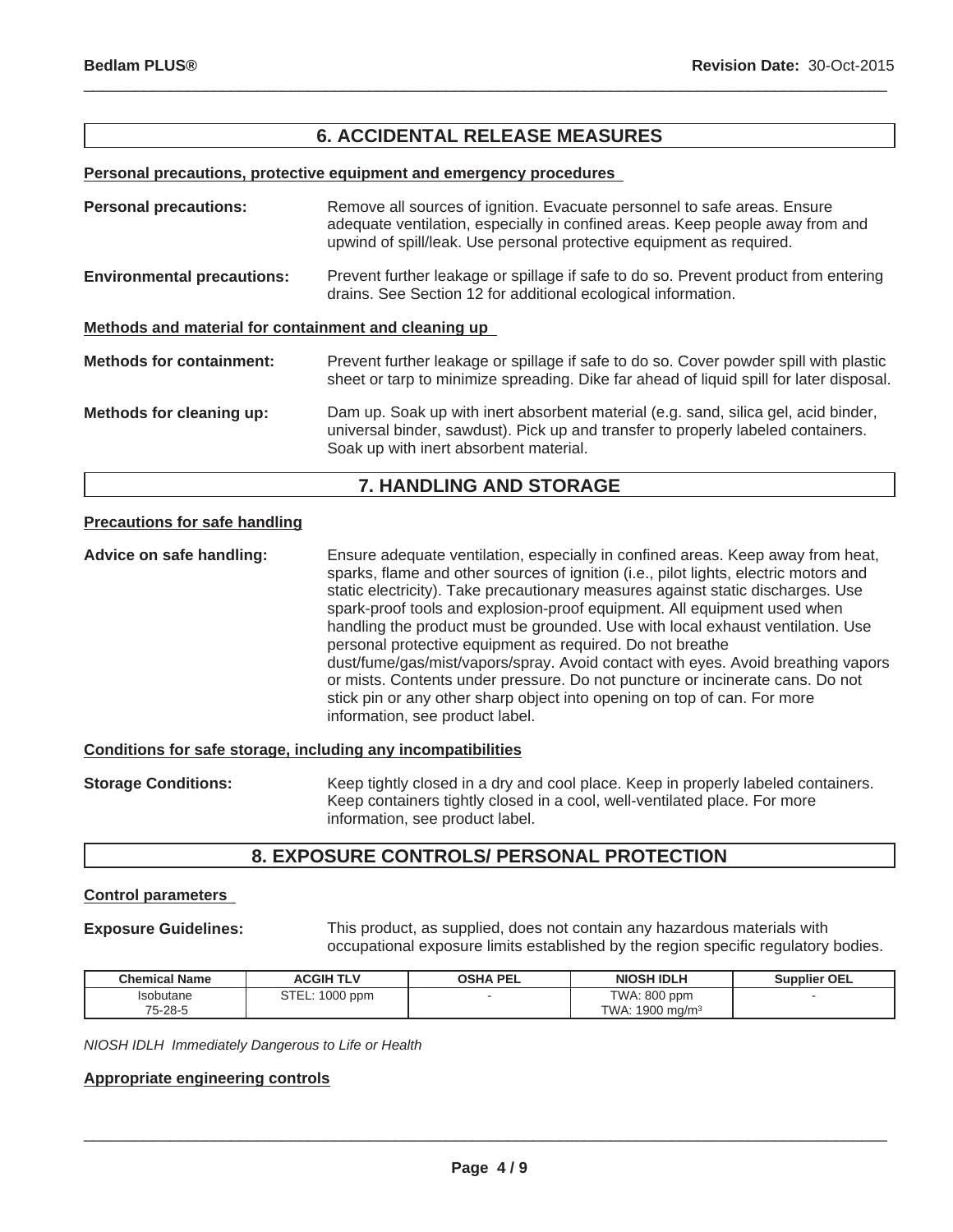| <b>Engineering Controls:</b>                     | Safety showers<br>Eyewash stations<br><b>Ventilation systems</b>                                                                                                                                                                                                                                                                    |
|--------------------------------------------------|-------------------------------------------------------------------------------------------------------------------------------------------------------------------------------------------------------------------------------------------------------------------------------------------------------------------------------------|
|                                                  | Individual protection measures, such as personal protective equipment                                                                                                                                                                                                                                                               |
| <b>Eye/face protection:</b>                      | Tight sealing safety goggles. Face protection shield.                                                                                                                                                                                                                                                                               |
| Skin and body protection:                        | Wear protective gloves and protective clothing.                                                                                                                                                                                                                                                                                     |
| <b>Respiratory protection:</b>                   | If exposure limits are exceeded or irritation is experienced, NIOSH/MSHA<br>approved respiratory protection should be worn. Positive-pressure supplied air<br>respirators may be required for high airborne contaminant concentrations.<br>Respiratory protection must be provided in accordance with current local<br>regulations. |
| <b>General Hygiene</b><br><b>Considerations:</b> | When using do not eat, drink or smoke. Regular cleaning of equipment, work area<br>and clothing is recommended.                                                                                                                                                                                                                     |

 $\_$  ,  $\_$  ,  $\_$  ,  $\_$  ,  $\_$  ,  $\_$  ,  $\_$  ,  $\_$  ,  $\_$  ,  $\_$  ,  $\_$  ,  $\_$  ,  $\_$  ,  $\_$  ,  $\_$  ,  $\_$  ,  $\_$  ,  $\_$  ,  $\_$  ,  $\_$  ,  $\_$  ,  $\_$  ,  $\_$  ,  $\_$  ,  $\_$  ,  $\_$  ,  $\_$  ,  $\_$  ,  $\_$  ,  $\_$  ,  $\_$  ,  $\_$  ,  $\_$  ,  $\_$  ,  $\_$  ,  $\_$  ,  $\_$  ,

# **9. PHYSICAL AND CHEMICAL PROPERTIES**

## **Information on basic physical and chemical properties:**

| <b>Physical state:</b><br>Appearance:<br>Odor:<br><b>Odor threshold:</b><br><b>Color (Gardner Scale):</b>                                                                                                                                                                       | Aerosol - Compressed liquefied gas.<br>Milky white / Milky yellow (Aerosol Non-volatiles)<br>Slight, Sweet - Solvent<br>No information available<br>No information available                                                                             |                                                                                                |
|---------------------------------------------------------------------------------------------------------------------------------------------------------------------------------------------------------------------------------------------------------------------------------|----------------------------------------------------------------------------------------------------------------------------------------------------------------------------------------------------------------------------------------------------------|------------------------------------------------------------------------------------------------|
| Property:<br>pH:                                                                                                                                                                                                                                                                | <b>Values:</b><br>5.3                                                                                                                                                                                                                                    | Comment: • Method<br>@ 5% in H <sub>2</sub> O. Test was performed on aerosol<br>Non-Volatile's |
| Melting point / freezing point:<br>Boiling point / boiling range:<br><b>Flash point:</b>                                                                                                                                                                                        | No information available<br>No information available<br>> 93.3 °C / > 200.0 °F                                                                                                                                                                           | Tag Closed Cup; Test was performed on<br>aerosol Non-Volatile's;                               |
| <b>Evaporation rate:</b><br>Flammability (solid, gas):<br><b>Upper flammability limit (UEL):</b><br>Lower flammability limit (LEL):<br>Vapor pressure:<br>Vapor density:<br><b>Specific Gravity:</b><br><b>Water solubility:</b><br>Partition coefficient; n-Octanol/<br>Water: | No information available<br>No information available<br>No information available<br>No information available<br>No information available<br>No information available<br>No information available<br>No information available<br>No information available |                                                                                                |
| <b>Autoignition temperature:</b><br><b>Decomposition temperature:</b><br>Kinematic viscosity:<br><b>Dynamic viscosity:</b><br><b>Refractive Index:</b>                                                                                                                          | No information available<br>No information available<br>No information available<br>5.33 cPs @ 21.1°C.<br>No information available                                                                                                                       | Test was performed on aerosol Non-Volatile's.                                                  |
| <b>Other Information:</b>                                                                                                                                                                                                                                                       |                                                                                                                                                                                                                                                          |                                                                                                |
| <b>Density:</b>                                                                                                                                                                                                                                                                 | 1.00 g/cm <sup>3</sup> @ 20.0 °C (Aerosol Non-volatiles)                                                                                                                                                                                                 |                                                                                                |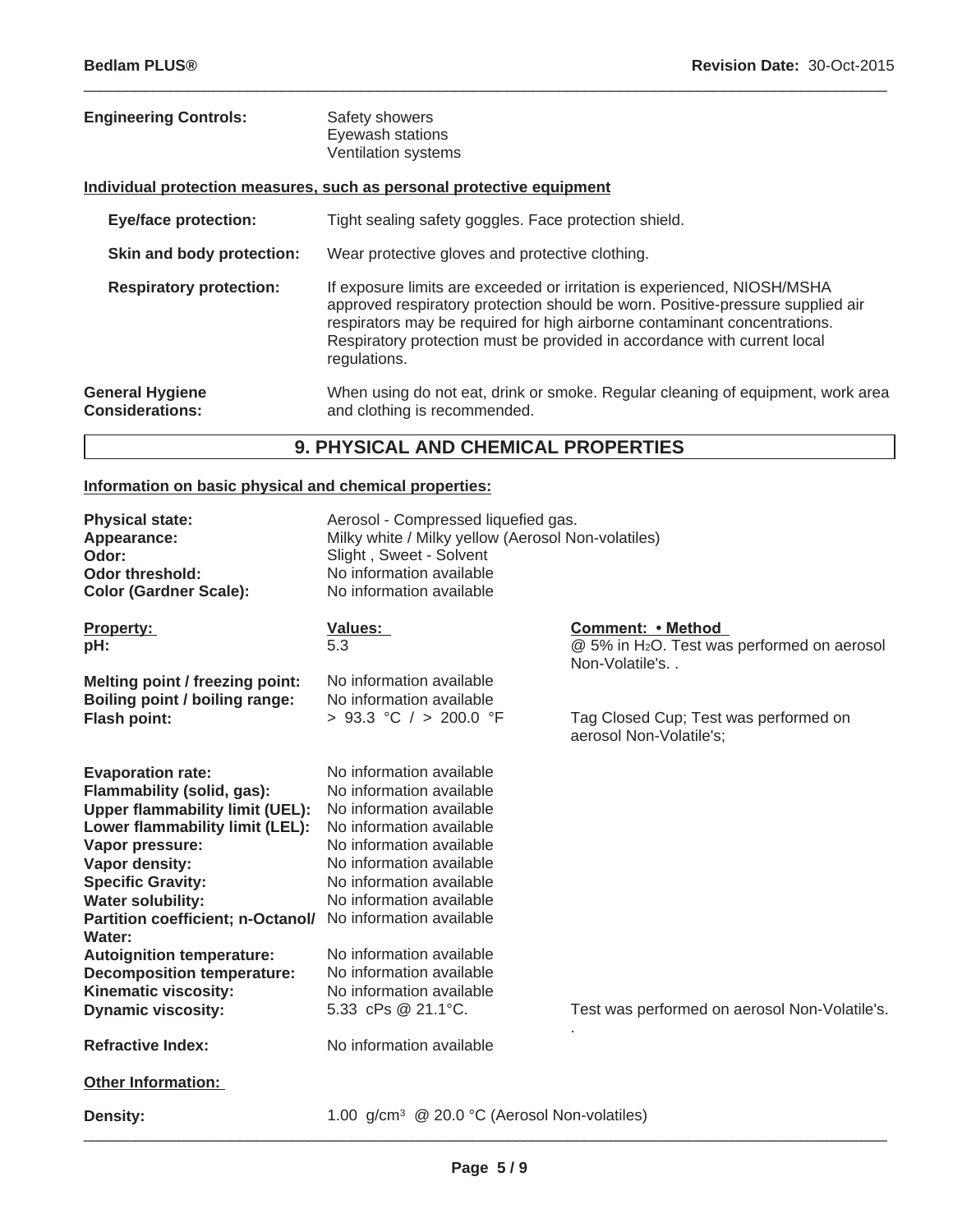## **VOC Content (%):** 12.9

## **Miscibility/ Solubility:**  Water: **Water:** Partially miscible **Alcohol**<br> **Aromatic solvents:**<br> **Partially miscible Aromatic solvents:** Partially miscible<br> **Petroleum distillates:** Partially miscible **Petroleum distillates:**

# **10. STABILITY AND REACTIVITY**

 $\_$  ,  $\_$  ,  $\_$  ,  $\_$  ,  $\_$  ,  $\_$  ,  $\_$  ,  $\_$  ,  $\_$  ,  $\_$  ,  $\_$  ,  $\_$  ,  $\_$  ,  $\_$  ,  $\_$  ,  $\_$  ,  $\_$  ,  $\_$  ,  $\_$  ,  $\_$  ,  $\_$  ,  $\_$  ,  $\_$  ,  $\_$  ,  $\_$  ,  $\_$  ,  $\_$  ,  $\_$  ,  $\_$  ,  $\_$  ,  $\_$  ,  $\_$  ,  $\_$  ,  $\_$  ,  $\_$  ,  $\_$  ,  $\_$  ,

## **Reactivity**

No data available

## **Chemical stability**

Stable under recommended storage conditions.

#### **Possibility of Hazardous Reactions**

None under normal processing.

#### **Hazardous polymerization:** Hazardous polymerization does not occur.

#### **Conditions to avoid**

Heat, flames and sparks.

#### **Incompatible materials:**

Incompatible with strong acids and bases. Incompatible with oxidizing agents.

### **Hazardous Decomposition Products**

Carbon monoxide, Carbon dioxide (CO2).

## **11. TOXICOLOGICAL INFORMATION**

#### **Numerical measures of toxicity - Product Information**

| Oral LD <sub>50</sub><br><b>Dermal LD<sub>50</sub></b><br><b>Inhalation LC50</b><br>Eye contact:<br><b>Skin Contact:</b><br><b>Skin Irritation Index:</b>                                                           | $>5,000$ mg/kg (rat)<br>$>5,000$ mg/kg (rabbit)<br>>2.09 mg/L (rat; 4 hours)<br>Non-irritating to eyes. (rabbit).<br>Slightly irritating. (rabbit).<br>0.8                                           |
|---------------------------------------------------------------------------------------------------------------------------------------------------------------------------------------------------------------------|------------------------------------------------------------------------------------------------------------------------------------------------------------------------------------------------------|
| Sensitization:                                                                                                                                                                                                      | Positive. (guinea pig).                                                                                                                                                                              |
| Comment:                                                                                                                                                                                                            | Some of the above toxicity data was bridged from the insecticide concentrate, that<br>is used in manufacturing this end-use product.                                                                 |
| Carcinogenicity                                                                                                                                                                                                     | This product does not contain any carcinogens or potential carcinogens as listed<br>by OSHA, IARC or NTP.                                                                                            |
| <b>Reproductive toxicity:</b><br><b>Developmental Toxicity</b><br>Teratogenicity:<br><b>STOT - single exposure:</b><br><b>STOT - repeated exposure:</b><br><b>Chronic toxicity:</b><br><b>Target Organ Effects:</b> | No information available.<br>No information available.<br>No information available.<br>No information available.<br>No information available.<br>Avoid repeated exposure.<br>Central nervous system. |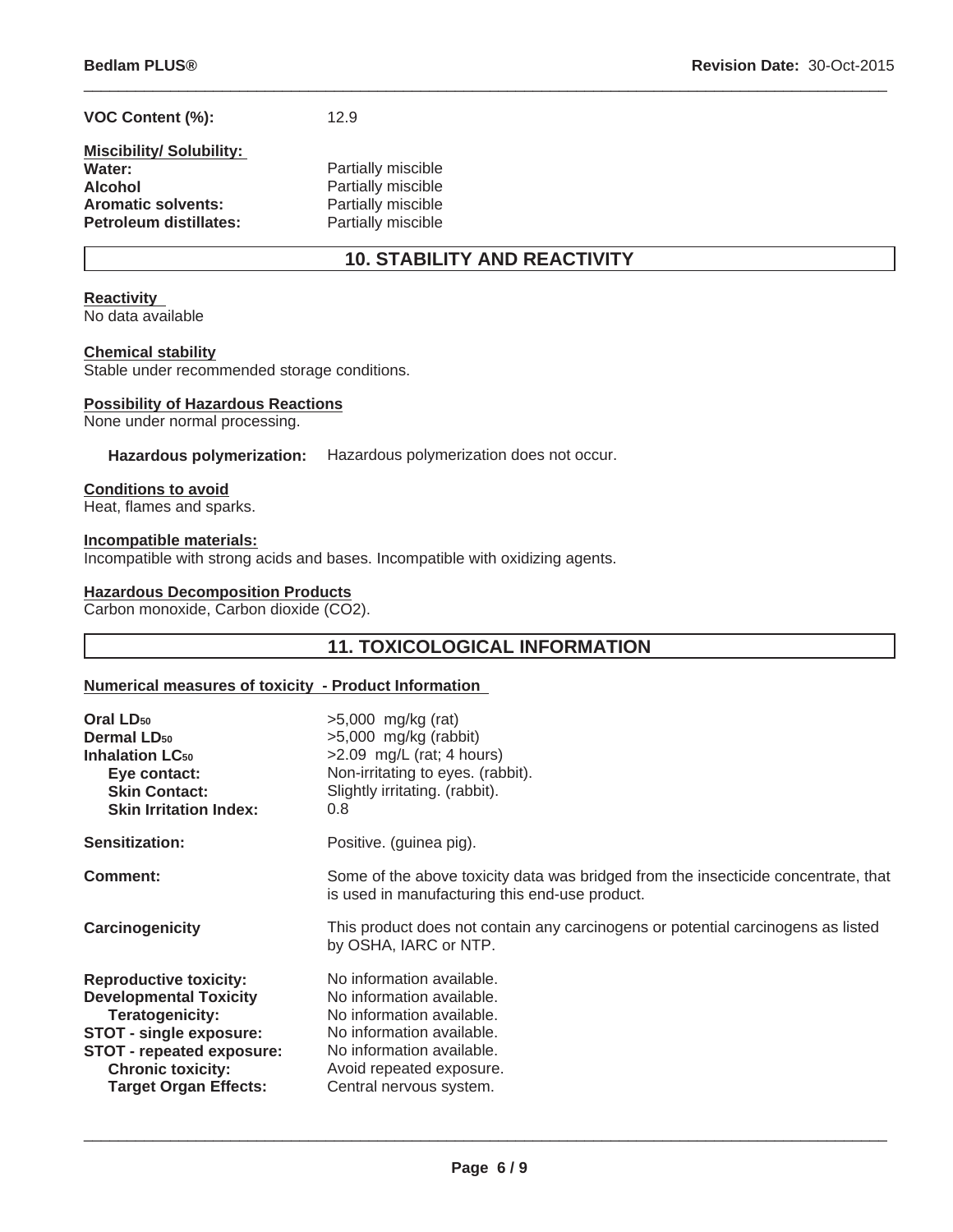# **12. ECOLOGICAL INFORMATION**

 $\_$  ,  $\_$  ,  $\_$  ,  $\_$  ,  $\_$  ,  $\_$  ,  $\_$  ,  $\_$  ,  $\_$  ,  $\_$  ,  $\_$  ,  $\_$  ,  $\_$  ,  $\_$  ,  $\_$  ,  $\_$  ,  $\_$  ,  $\_$  ,  $\_$  ,  $\_$  ,  $\_$  ,  $\_$  ,  $\_$  ,  $\_$  ,  $\_$  ,  $\_$  ,  $\_$  ,  $\_$  ,  $\_$  ,  $\_$  ,  $\_$  ,  $\_$  ,  $\_$  ,  $\_$  ,  $\_$  ,  $\_$  ,  $\_$  ,

## **Ecotoxicity:**

## **Persistence and degradability**

No information available.

## **Bioaccumulation**

No information available.

| <b>Chemical Name</b>                    | Partition coefficient; n-Octanol/ Water: |
|-----------------------------------------|------------------------------------------|
| d-Phenothrin (SUMITHRIN®)<br>26002-80-2 | 6.8                                      |
| <b>Isobutane</b><br>75-28-5             | 2.88                                     |

**Other adverse effects:** No information available

### **Environmental hazards (EPA):**

Do not discharge effluent containing this product into lakes, streams, ponds, estuaries, oceans or other waters unless in accordance with the requirements of a National Pollutant Discharge Elimination System (NPDES) permit and the permitting authority has been notified in writing prior to discharge. Do not discharge effluent containing this product to sewer systems without previously notifying the local sewage treatment plant authority. For guidance contact your State Water Board or Regional Office of the EPA.

## **13. DISPOSAL CONSIDERATIONS**

## **Waste treatment methods**

**Disposal of wastes:** Disposal should be in accordance with applicable regional, national and local laws and regulations. For more information, see product label.

## **Contaminated packaging:** For more information, see product label.

## **14. TRANSPORT INFORMATION**

#### **DOT (Department of Transportation)**

| <b>UN/ID Number:</b>                                                                             | UN1950                                  |
|--------------------------------------------------------------------------------------------------|-----------------------------------------|
| <b>Proper Shipping Name:</b>                                                                     | Aerosols, non-flammable                 |
| <b>Hazard Class:</b>                                                                             | 22                                      |
| Air (IATA/ ICAO)<br><b>UN/ID Number:</b><br><b>Proper Shipping Name:</b><br><b>Hazard Class:</b> | UN1950<br>Aerosols, non-flammable<br>22 |
| <b>Vessel (IMO/ IMDG)</b>                                                                        |                                         |
| <b>UN/ID Number:</b>                                                                             | UN1950                                  |
| <b>Proper Shipping Name:</b>                                                                     | Aerosols, non-flammable                 |
| <b>Hazard Class:</b>                                                                             | 2.2                                     |

## **15. REGULATORY INFORMATION**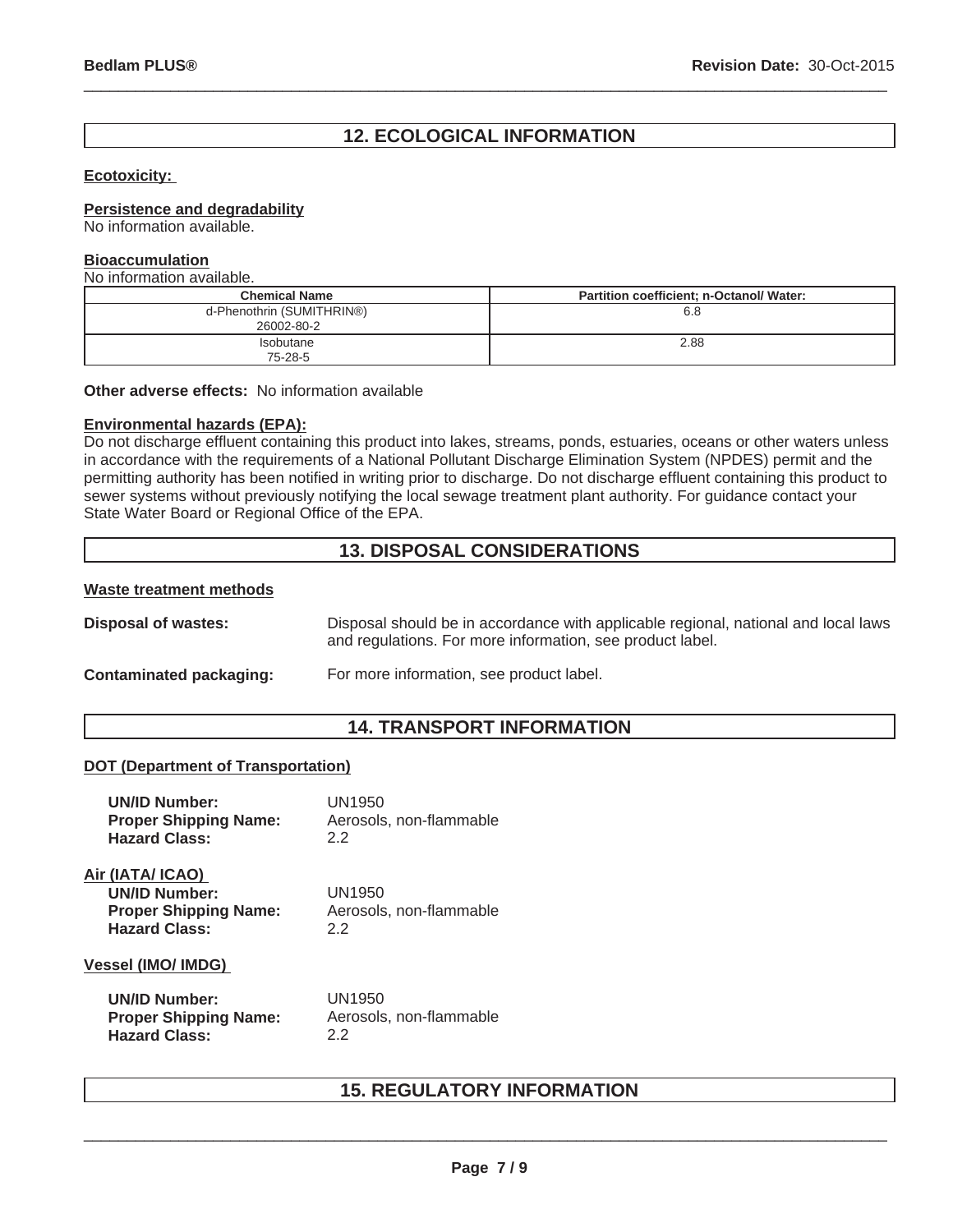## **US Federal Regulations**

## **SARA 313**

Section 313 of Title III of the Superfund Amendments and Reauthorization Act of 1986 (SARA). This product does not contain any chemicals which are subject to the reporting requirements of the Act and Title 40 of the Code of Federal Regulations, Part 372

 $\_$  ,  $\_$  ,  $\_$  ,  $\_$  ,  $\_$  ,  $\_$  ,  $\_$  ,  $\_$  ,  $\_$  ,  $\_$  ,  $\_$  ,  $\_$  ,  $\_$  ,  $\_$  ,  $\_$  ,  $\_$  ,  $\_$  ,  $\_$  ,  $\_$  ,  $\_$  ,  $\_$  ,  $\_$  ,  $\_$  ,  $\_$  ,  $\_$  ,  $\_$  ,  $\_$  ,  $\_$  ,  $\_$  ,  $\_$  ,  $\_$  ,  $\_$  ,  $\_$  ,  $\_$  ,  $\_$  ,  $\_$  ,  $\_$  ,

| SARA 311/312 Hazard               |     |
|-----------------------------------|-----|
| Categories                        |     |
| <b>Acute health hazard</b>        | N٥  |
| <b>Chronic Health Hazard</b>      | Yes |
| <b>Fire hazard</b>                | No  |
| Sudden release of pressure hazard | Yes |
| <b>Reactive Hazard</b>            | N٥  |
|                                   |     |

## **CWA (Clean Water Act)**

This product does not contain any substances regulated as pollutants pursuant to the Clean Water Act (40 CFR 122.21 and 40 CFR 122.42)

## **CERCLA**

This material, as supplied, does not contain any substances regulated as hazardous substances under the Comprehensive Environmental Response Compensation and Liability Act (CERCLA) (40 CFR 302) or the Superfund Amendments and Reauthorization Act (SARA) (40 CFR 355). There may be specific reporting requirements at the local, regional, or state level pertaining to releases of this material

## **US State Regulations:**

## **California Proposition 65:**

This product does not contain any Proposition 65 chemicals

## **U.S. EPA Label Information:**

## **EPA Registration Number:** 1021-2569

## **Difference between SDS and EPA (FIFRA) Pesticide label:**

This chemical is a pesticide product registered by the United States Environmental Protection Agency and is subject to certain labeling requirements under federal pesticide law. These requirements differ from the classification criteria and hazard information required for Safety Data Sheets (SDS), and for workplace labels of non-pesticide chemicals. The pesticide label also includes other important information, including directions for use. The hazard information required on the pesticide label is reproduced below:

#### Precautionary Statements:

• Prolonged or frequently repeated skin contact may cause allergic reactions in some individuals.

| International:       |                 |
|----------------------|-----------------|
| <b>TSCA</b>          | Does not comply |
| <b>DSL/NDSL</b>      | Does not comply |
| <b>EINECS/ELINCS</b> | Does not comply |
| <b>ENCS</b>          | Does not comply |
| <b>IECSC</b>         | Complies        |
| <b>KECL</b>          | Does not comply |
| <b>PICCS</b>         | Does not comply |
| <b>AICS</b>          | Does not comply |